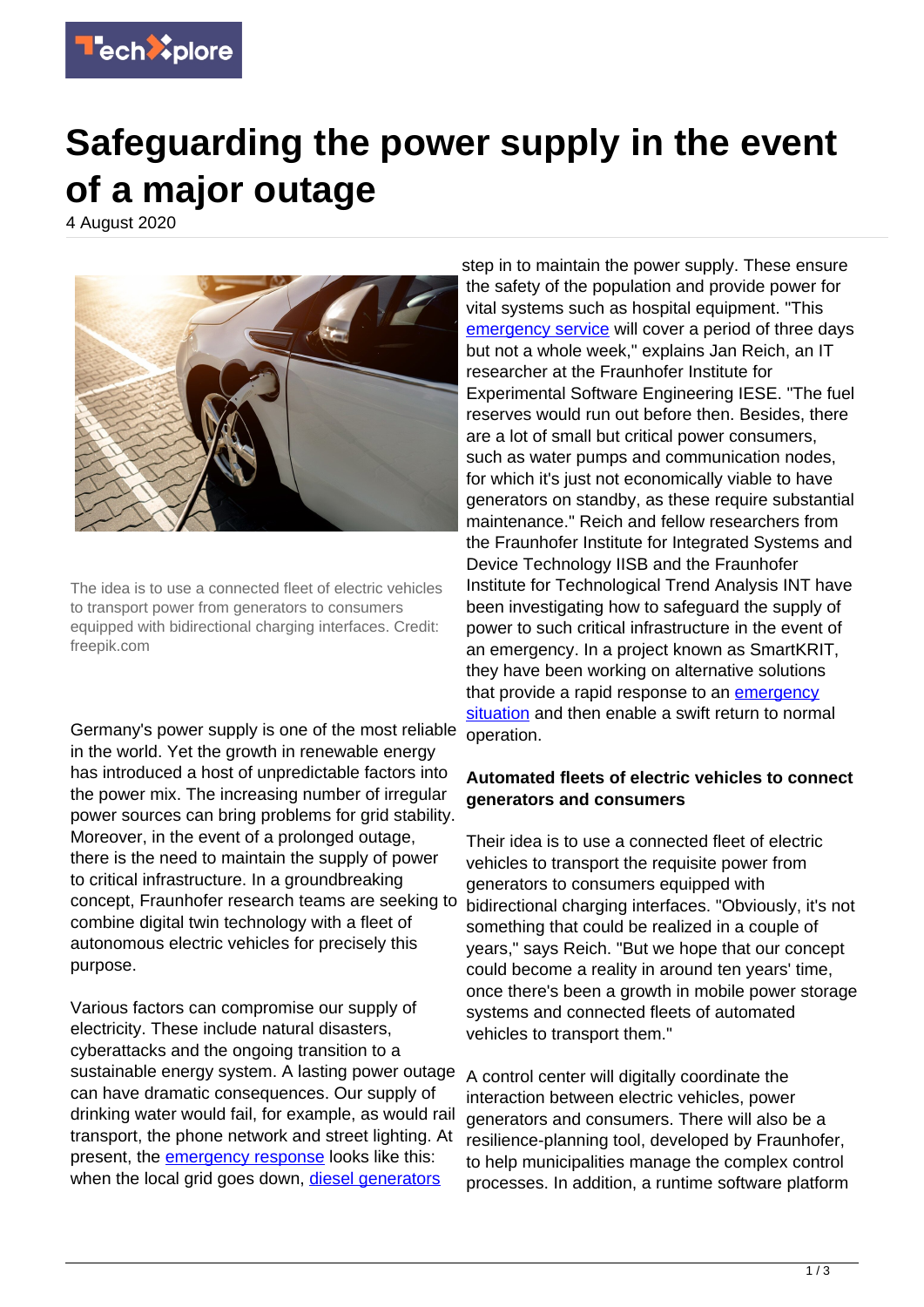

will provide priority-based monitoring for a dynamic municipal utilities. "We're not starting from scratch system of power supply with autonomous vehicles.

"This software platform will determine which consumers require power, which generators have spare capacity, and the location of the individual transport systems within a vehicle fleet," Reich explains. Algorithms are used to calculate the optimal configuration within the totality of consumers, transport systems and available power resources, such as wind turbines, photovoltaic panels, combined heat and power units, and industrial facilities. A dedicated battery installed within each electric vehicle will be used to store the power, rather than the battery that drives the [vehicle.](https://techxplore.com/tags/vehicle/)

## **Using digital twins to respond to factors impacting power supply**

The objective is to generate a real-time picture of the actual power reserves, transport availability and power requirements at any one time. This enables crisis-management teams to react quickly and effectively to a dynamically changing situation in power availability and thereby ensure an optimal supply under the circumstances. Digital twins play a key role here. They provide a digital picture of the entire system. "For example, you can digitalize the sensor systems in a wind generator and then store this status in a digital twin. This means you can create a digital representation for every generator and every consumer, which gives you real-time information on the amount of power available, the current [power](https://techxplore.com/tags/power/) demand and the status of the transport system."

The first step towards a finished solution came back in March of this year, with the launch of a feasibility study for the SmartKRIT concept, conducted in the Kaiserslautern area. Here, project partners are investigating which conditions need to be met in order to establish an emergency [power](https://techxplore.com/tags/power+supply/) [supply](https://techxplore.com/tags/power+supply/) provided by a fleet of electric vehicles. To draw up the necessary route planning in the event of a major outage, they need to factor in a whole range of considerations. These include the quantity and operating range of electric vehicles, battery size and charging times, and the specifications of the wind turbines and photovoltaic systems. They also take into account the actual load profile of

here," says Reich. "There already exist various concepts for emergency scenarios. The task now is to analyze these and then improve and make them more flexible."

Provided by Fraunhofer-Gesellschaft